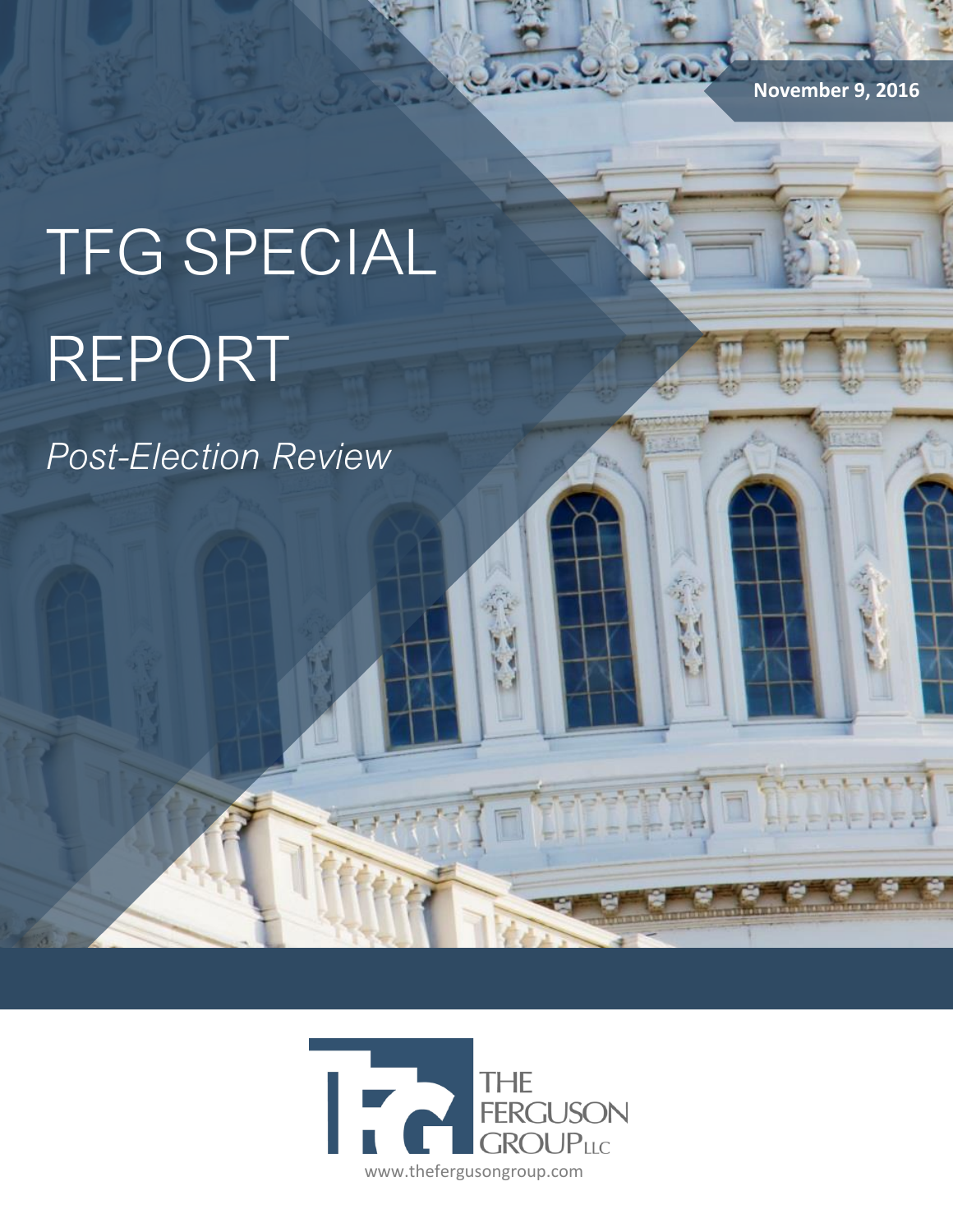# TABLE OF CONTENTS

| Introduction                                 |                 |
|----------------------------------------------|-----------------|
| The Administration                           | 3               |
| The House                                    | 12 <sup>°</sup> |
| The Senate                                   | 14              |
| Congressional Leadership and Committee Races | 16              |

## INTRODUCTION

This TFG Special Report provides an initial overview of the November 8 elections and its impact on the Senate, the House, congressional leadership and key committee leadership races. It provides a starting point for assessing the coming changes in the Administration and House and Senate committees. TFG will continue to provide updates as we learn more about the selection of key Cabinet, policy priorities and direction of the new Administration, and congressional leadership positions. We will also continue to provide additional updates on lame duck session activities between now and when Congress expects to adjourn on December 16.

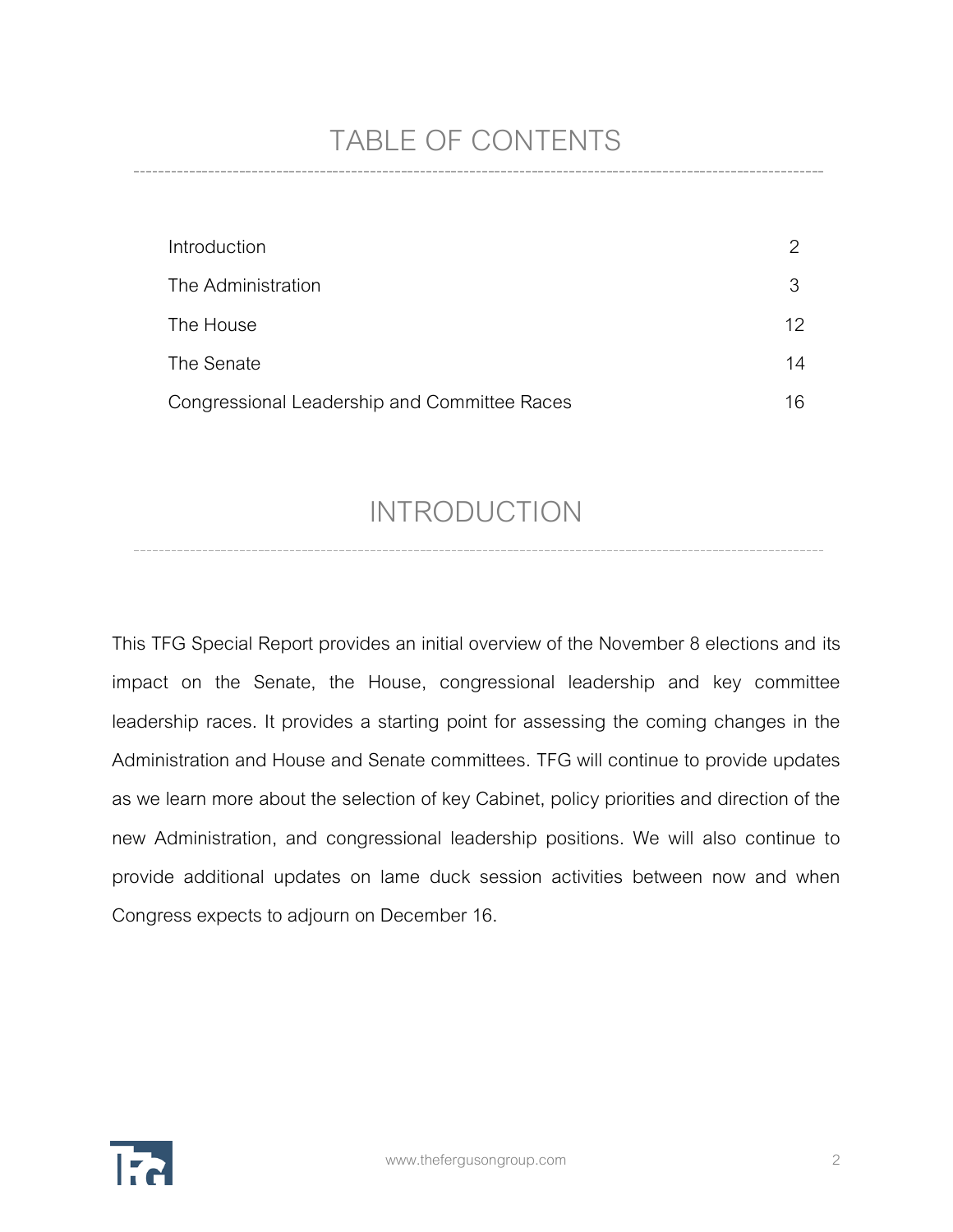# The Administration



 *Source: Associated Press.* 

On November 8, Donald J. Trump was elected the  $45<sup>th</sup>$  President of the United States. Trump exceeded the 270 electoral vote threshold needed to win the presidency after earning 10 electoral votes from Wisconsin in the early morning hours of November 9. Trump's Democratic opponent Hillary Clinton, however, marginally won the popular vote. Clinton has earned a spot in history for not only being the first women to secure a major party nomination for president, but also for becoming the fifth U.S. presidential candidate to win the popular vote but lose the election.

### THE TRANSITION

President Obama will meeting with President-elect Trump on November 10 to discuss a "smooth transition of power," according to a White House press statement. In reality, the transition of power started when Trump secured the Republican nomination for President. The Trump transition team has been working for months to ensure that there is a seamless succession of power come January 20, 2017. Transition teams are official, government-recognized groups that work separately from the campaign. They are formed shortly after the two major party Presidential nominees are selected. The Trump transition team, and all transitions teams, focus on the following tasks:

### **Developing short lists of candidates for Administration positions**

The transition team has been working to develop short lists of candidates for key Cabinet positions for several weeks so President-elect Trump can move forward with nomination announcements shortly after Election Day. Official announcements for key Cabinet positions

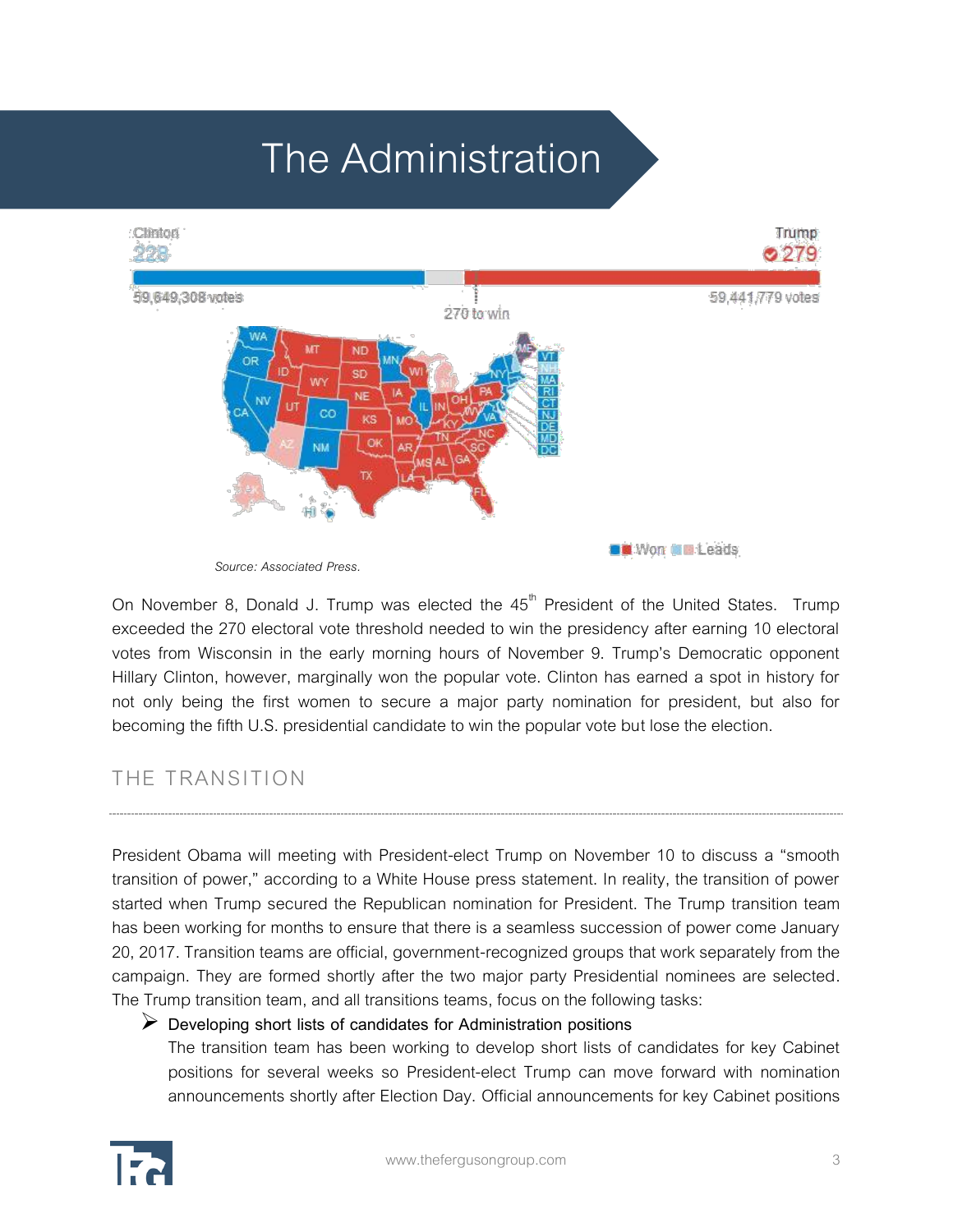could start to trickle out as early as next week. In addition to making appointments to key Cabinet positions, Trump will be tasked with making more than 4,000 political appointments to the Executive Branch.

### **Turning campaign goals into actionable policies and legislative proposals**

Shortly after taking office, Trump must deliver his first speech to a joint session of Congress, present a budget for FY 2018, and provide an actionable agenda for making campaign promises a reality. Transition team staff will continue to build a full policy platform, which includes the preparation of legislative proposals, executive actions, a management agenda, a budget proposal, regulatory policies, and a 100- to 200-day plan for executing the policies presented by the President-elect during the campaign to ensure the Administration gets off to a quick start.

### **Operations and support**

Operations and support consists of basic administrative tasks, such as legal counsel, human resources, IT support, congressional outreach, budget and financial planning.

### **Agency review**

The transition team must devise a plan for how the President-elect and his appointees will lead each of the more than 100 agencies within the federal government. The team will also analyze how the President-elect's priorities will fit into each agency's work and the type of expertise needed to fulfill his vision.

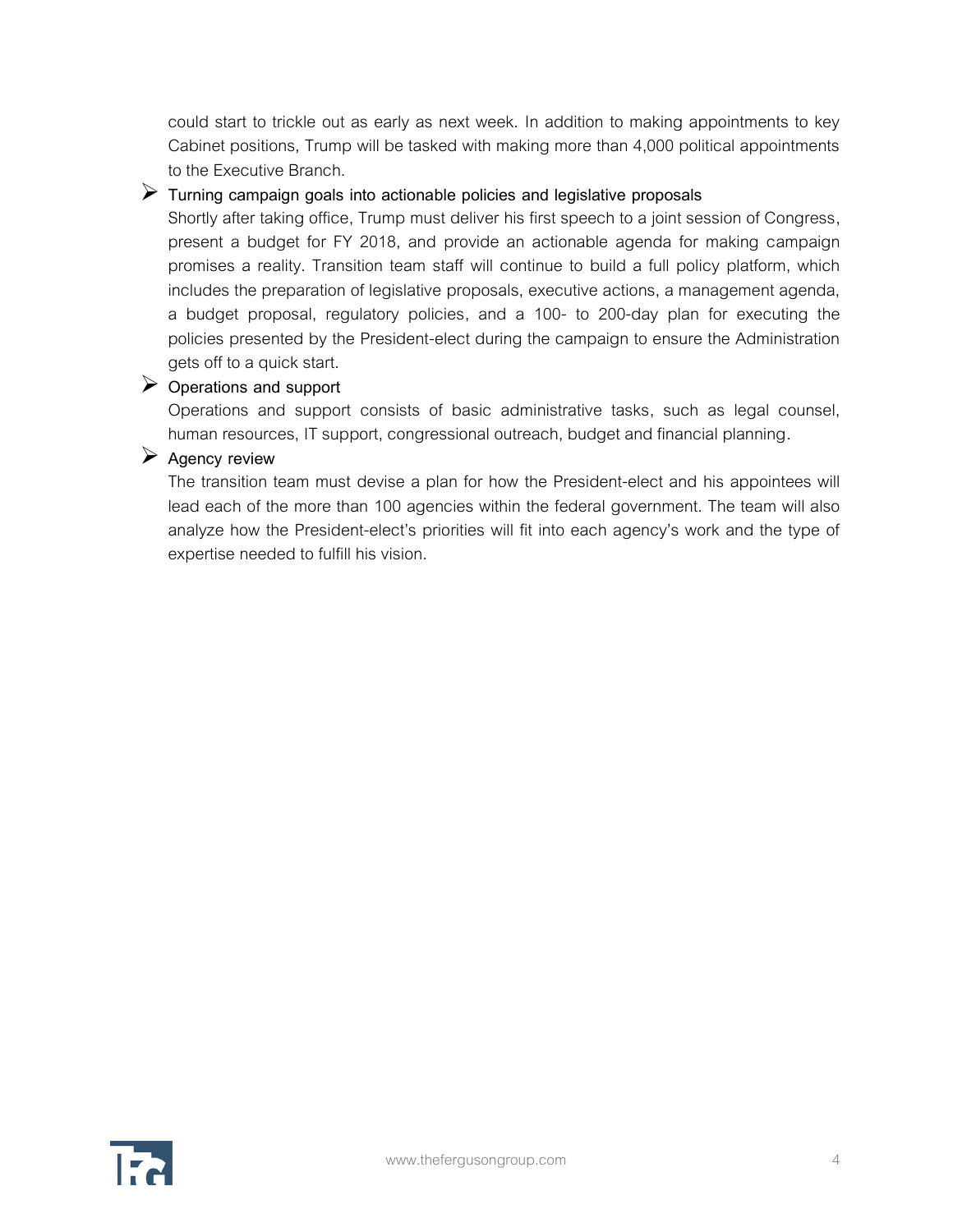### **Key Transition Milestones (2016-2017)**

|                                                     | <b>MILESTONE</b>                                                                                                            | <b>COMPLETION DATE</b>         |
|-----------------------------------------------------|-----------------------------------------------------------------------------------------------------------------------------|--------------------------------|
| <b>PHASE I</b><br><b>Pre-election</b><br>"planning" | Identify transition chair, executive director and other<br>top leadership                                                   | Early spring                   |
|                                                     | Establish strategic priorities and work plan                                                                                | Mav                            |
|                                                     | Develop budget and fundraising plan                                                                                         | May                            |
|                                                     | Set time targets for presidential appointments and<br>identify priority positions                                           | June                           |
|                                                     | Coordinate with GSA to plan for office space, IT,<br>financial resources                                                    | June/July                      |
|                                                     | Create standardized agency review report format                                                                             | July                           |
|                                                     | Catalog key campaign promises and identify policy<br>priorities                                                             | July-October                   |
|                                                     | Submit security clearances for key transition<br>personnel who will require access to classified<br>briefings post-election | August/September               |
|                                                     | Vet and finalize shortlists for top priority presidential<br>appointments                                                   | August-October                 |
| <b>PHASE II</b><br>Post-election<br>"transition"    | Launch agency review teams                                                                                                  | <b>Early November</b>          |
|                                                     | Select top 50 Cabinet appointees and key White House<br>personnel                                                           | Pre-Thanksgiving               |
|                                                     | Develop policy implementation plan, budget and<br>management agenda; send intended Cabinet agency<br>appointments to Senate | November/December              |
|                                                     | Submit agency review reports and brief incoming<br>agency heads                                                             | January                        |
|                                                     | Prepare Cabinet orientation/retreat                                                                                         | January                        |
| <b>PHASE III</b><br>Post-Inauguration<br>"handover" | Fill top 100 Senate-confirmed positions                                                                                     | <b>End of April</b>            |
|                                                     | Fill remaining 300-400 presidential appointments                                                                            | August congressional<br>recess |

 *Source: "Presidential Transition Guide." Partnership for Public Service's Center for Presidential Transition.*

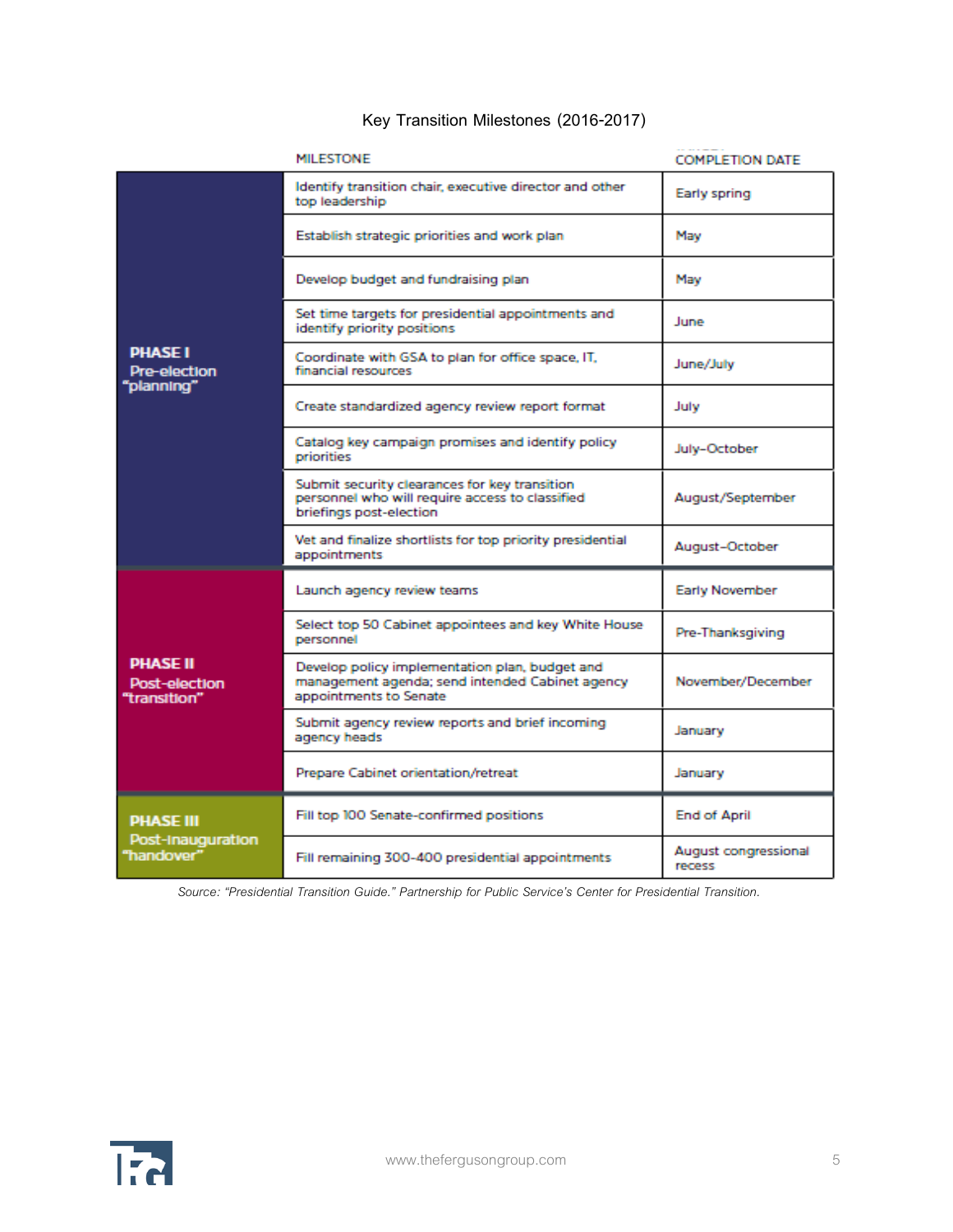The Budget Enforcement Act of 1990 requires the president's budget to be submitted not later than the first Monday in February. The past three outgoing administrations submitted to Congress transition budgets to help with the next administration's budget submission. However, the incoming administration must still have a budget team with significant experience to properly develop a budget in a very short period of time.

After the election, the Trump transition team will be able to work directly with the White House Office of Management and Budget (OMB), which is responsible for the federal budget and ensuring agencies are in alignment with the president's priorities and statutory direction, to translate the President-elect's priorities into the new budget. It should be noted that the past several administrations have not met the February statutory budget submission deadline. The budget is typically not late enough to cause significant delays in the congressional appropriations process.

### POTENTIAL CABINET APPOINTMENTS

President-elect Trump does not plan to have a traditional Cabinet. Trump started his search by mandating to hire from the private sector whenever possible; a promise that is reflected in his short lists for key Cabinet position. However, according to media sources in touch with the Trump team, there is concern that it will be difficult for Trump to not only attract top talent to his Cabinet, but also women due to his divisive and often controversial campaign rhetoric.

The campaign has declined to confirm any speculation about Cabinet appointments; however, the following names have been circulating in the media:

### **Secretary of State**

Former House Speaker Newt Gingrich and Republican Senator Bob Corker (R-TN), the current chairman of the Senate Foreign Relations Committee, are potential candidates for Secretary of State. It is reported that Trump is also considering former U.S. Ambassador to the United Nations John Bolton.

### **Treasury Secretary**

Trump's finance chair Steven Mnuchin, formerly of Goldman Sachs and current Chairman and Chief Executive Officer of Dune Capital Management, is the most likely candidate for Treasury Secretary.

### **Secretary of Defense**

Senator Jeff Sessions (R-AL), former National Security Adviser Stephen Hadley, Representative Duncan Hunter (R-CA), and former Senator Jim Talent (R-MO) have been mentioned as potential candidates. Lt. General Mike Flynn, former director of the Defense Intelligence Agency, has been a Trump defense advisor throughout the campaign. He

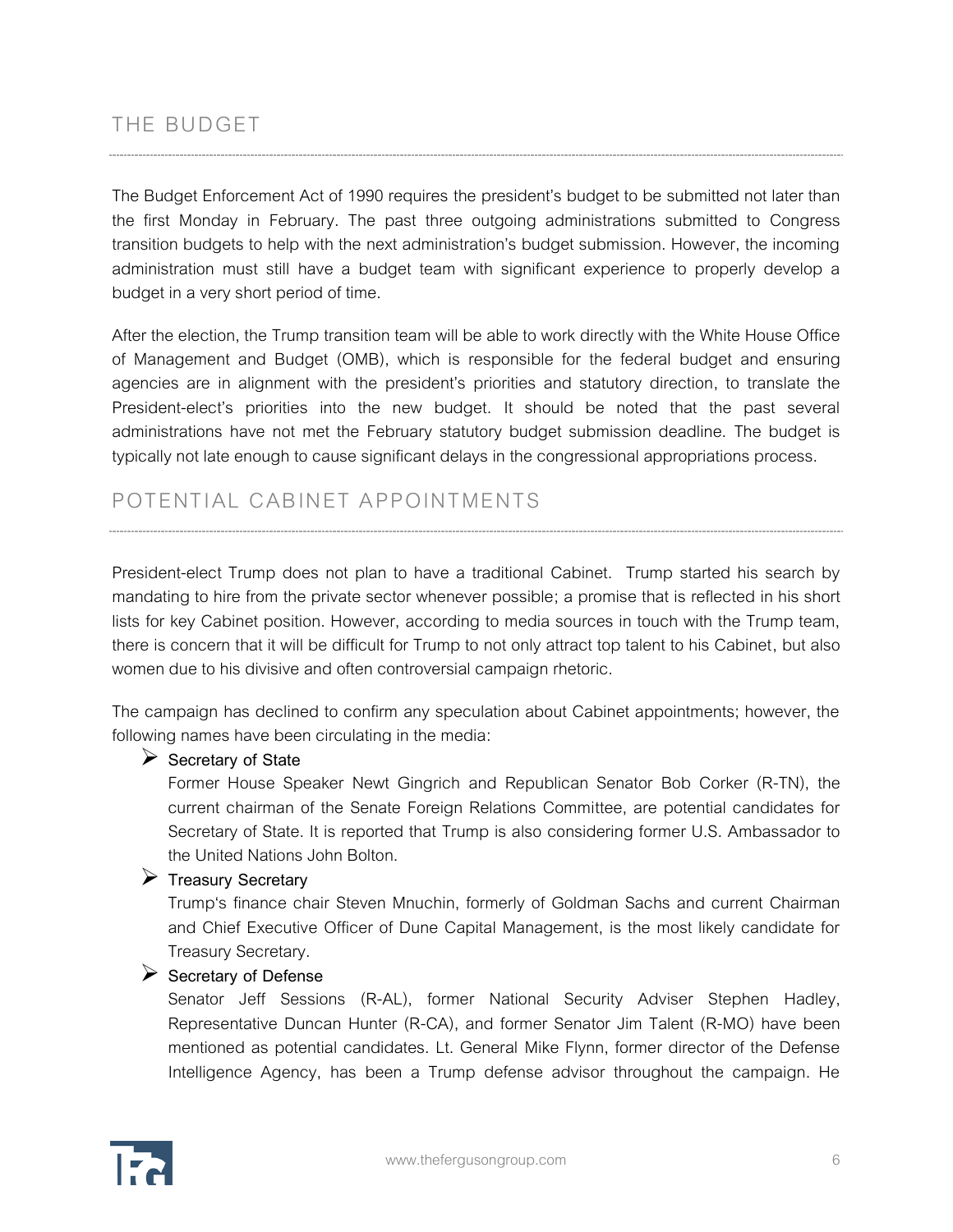would need a waiver from Congress to become Defense Secretary, but he is more likely to end up serving in a senior administration post, such as National Security Adviser.

### **Attorney General**

Former New York City Mayor Rudy Giuliani, New Jersey Governor Chris Christie, and Florida Attorney General Pam Bondi are rumored to be Trump's Attorney General picks.

### **Secretary of the Interior**

Forrest Lucas, the 74-year-old co-founder of Lucas Oil, is seen as a top contender for Interior Secretary. Trump's transition team is also considering venture capitalist Robert Grady, a George H. W. Bush White House official. Trump's son, Donald Trump, Jr., and former Alaska Governor Sarah Palin are said to be interested in the job. Other possible candidates include former Arizona Governor Jan Brewer, Oklahoma Governor Mary Fallin, Wyoming Representative Cynthia Lummis, and Oklahoma oil businessman Harold Hamm.

### **Secretary of Agriculture**

There are many speculated picks for Secretary of Agriculture. Sid Miller, the current Secretary of Agriculture in Texas, is a top contender for the position. Other names include: Kansas Governor Sam Brownback; Nebraska Governor Dave Heineman; former Georgia Governor Sonny Perdue; former Texas Governor Rick Perry; Charles Herbster, Republican donor and agribusiness leader; Mike McCloskey, a, Indiana dairy executive; Bruce Rastetter, a key Republican donor in Iowa; Kip Tom, a farmer who ran for Congress in Indiana this year but was defeated in the primary; Chuck Connor, President and CEO of the National Council of Farmer Cooperatives; Don Villwock, President of the Indiana Farm Bureau; and Ted McKinney, the current Director of the Indiana Department of Agriculture in the Pence Administration.

### **Secretary of Commerce**

Billionaire investor Wilbur Ross and CEO of Nucor Corp Dan DiMicco, Trump's economic and trade advisers, respectively, are potential picks. Others rumored names include Texas Governor Rick Perry, former Arkansas Governor Mike Huckabee and New Jersey Governor Chris Christie.

### **Secretary of Labor**

Victoria Lipnic, Commissioner of the Equal Employment Opportunity Commission since 2010 who also served as an Assistant Secretary of Labor for employment standards from 2002 until 2009, is the most likely pick for Secretary of Labor.

### **Secretary of Health and Human Services**

Top contenders for the Secretary of Health and Human Services position include: Florida Governor Rick Scott, former House Speaker Newt Gingrich, and former GOP presidential candidate Ben Carson.

### **Secretary of Energy**

Continental Resources CEO Harold is among the leading candidates for Secretary of Energy. Venture capitalist Robert Grady is also seen as a top candidate, though there are rumors he is in line for the Secretary of Interior spot as well.

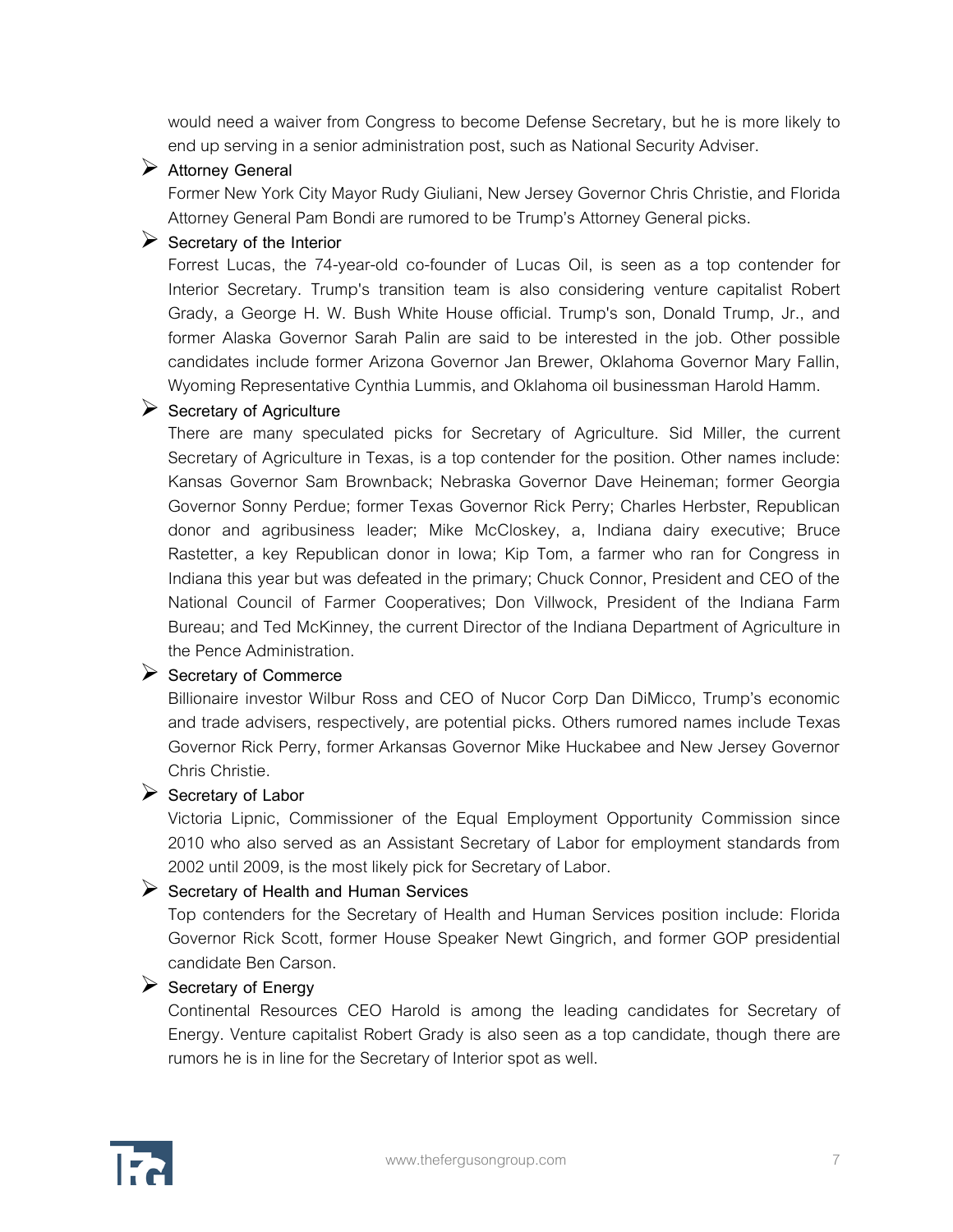### Secretary of Education

Ben Carson is also rumored as Trump's most likely pick for Secretary of Education. Another possible candidate is William Evers, who worked on education issues for the Trump transition team, and formerly served at the Education Department during the Bush Administration.

### **Secretary of Veterans Affairs**

The most rumored name for Veterans Affairs Secretary is House Veterans Affairs Chairman Jeff Miller (R-FL), who is retiring from the House.

### **Secretary of Homeland Security**

David Clarke, Sheriff of Milwaukee County, WI, and Chris Christie and seen as possible picks for the Homeland Security Secretary position.

### **Environmental Protection Agency administrator**

Myron Ebell, a climate skeptic who is running the EPA working group on Trump's transition team, is seen as a top candidate. Venture capitalist Robert Grady is also a contender. Other potential candidates include: Joe Aiello, the Director of the New Jersey Department of Environmental Protection's Division of Environmental Safety and Quality Assurance; Carol Comer, the Commissioner of the Indiana Department of Environmental Management; and Leslie Rutledge, the Attorney General of Arkansas.

*[Politico and Bloomberg Government were the main sources for information on potential Cabinet candidates.]* 

### FIRST 100 DAYS

President-elect Trump released his plan for the first 100 days of his Administration in October. Although there will be more to learn about his policies and priorities, this plan give us some indication of his overall direction:

"What follows is my 100-day action plan to Make America Great Again. It is a contract between myself and the American voter — and begins with restoring honesty, accountability and change to Washington

Therefore, on the first day of my term of office, my administration will immediately pursue the following six measures to clean up the corruption and special interest collusion in Washington, DC:

\* FIRST, propose a Constitutional Amendment to impose term limits on all members of Congress;

\* SECOND, a hiring freeze on all federal employees to reduce federal workforce through attrition (exempting military, public safety, and public health);

\* THIRD, a requirement that for every new federal regulation, two existing regulations must be eliminated;

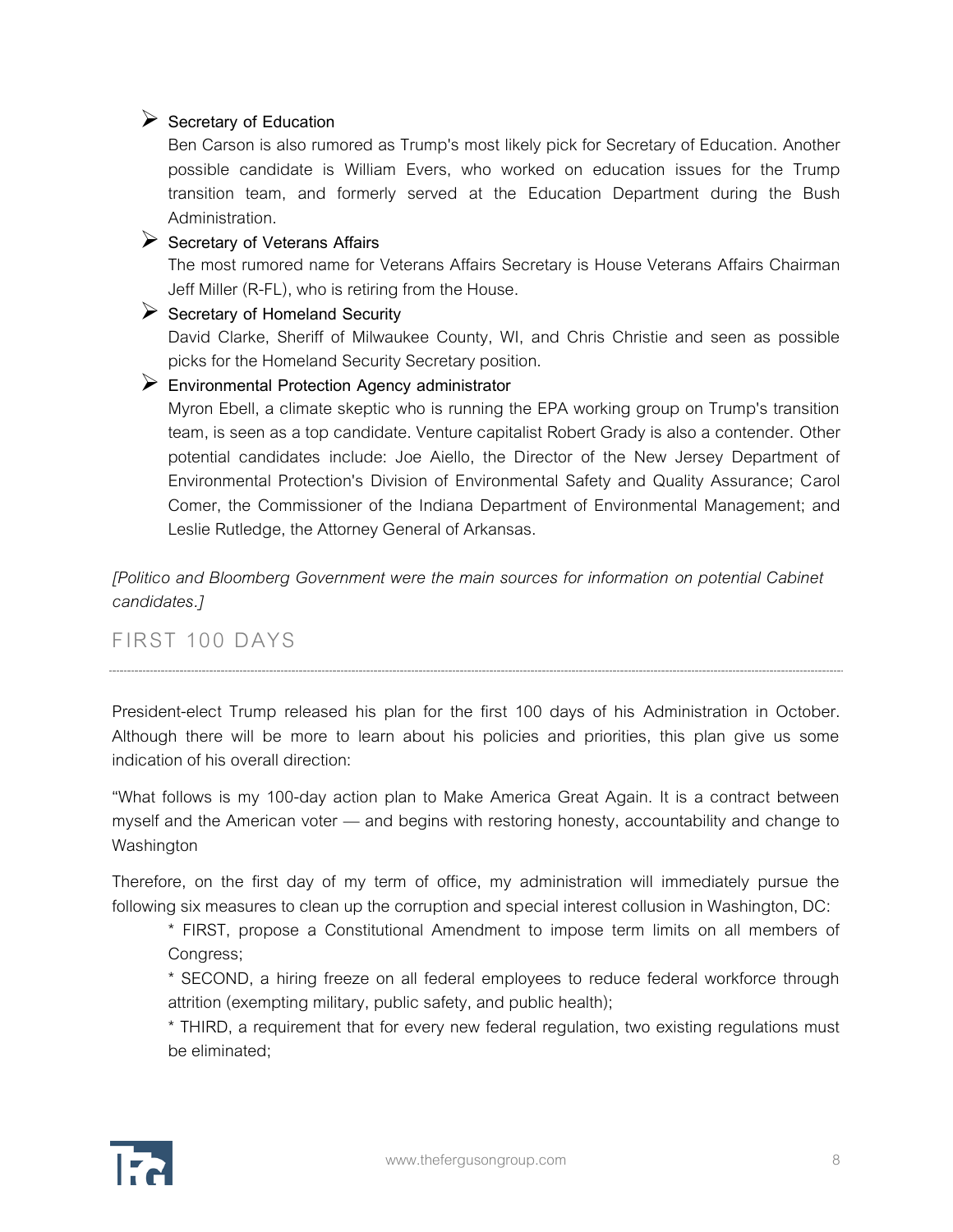\* FOURTH, a 5 year-ban on White House and Congressional officials becoming lobbyists after they leave government service;

\* FIFTH, a lifetime ban on White House officials lobbying on behalf of a foreign government;

\* SIXTH, a complete ban on foreign lobbyists raising money for American elections.

On the same day, I will begin taking the following 7 actions to protect American workers:

\* FIRST, I will announce my intention to renegotiate NAFTA or withdraw from the deal under Article 2205

\* SECOND, I will announce our withdrawal from the Trans-Pacific Partnership

\* THIRD, I will direct my Secretary of the Treasury to label China a currency manipulator

\* FOURTH, I will direct the Secretary of Commerce and U.S. Trade Representative to identify all foreign trading abuses that unfairly impact American workers and direct them to use every tool under American and international law to end those abuses immediately

\* FIFTH, I will lift the restrictions on the production of \$50 trillion dollars' worth of jobproducing American energy reserves, including shale, oil, natural gas and clean coal.

\* SIXTH, lift the Obama-Clinton roadblocks and allow vital energy infrastructure projects, like the Keystone Pipeline, to move forward

\* SEVENTH, cancel billions in payments to U.N. climate change programs and use the money to fix America's water and environmental infrastructure

Additionally, on the first day, I will take the following five actions to restore security and the constitutional rule of law:

\* FIRST, cancel every unconstitutional executive action, memorandum and order issued by President Obama

\* SECOND, begin the process of selecting a replacement for Justice Scalia from one of the 20 judges on my list, who will uphold and defend the Constitution of the United States

\* THIRD, cancel all federal funding to Sanctuary Cities

\* FOURTH, begin removing the more than 2 million criminal illegal immigrants from the country and cancel visas to foreign countries that won't take them back

\* FIFTH, suspend immigration from terror-prone regions where vetting cannot safely occur. All vetting of people coming into our country will be considered extreme vetting.

Next, I will work with Congress to introduce the following broader legislative measures and fight for their passage within the first 100 days of my Administration:

 Middle Class Tax Relief And Simplification Act. An economic plan designed to grow the economy 4% per year and create at least 25 million new jobs through massive tax reduction and simplification, in combination with trade reform, regulatory relief, and lifting the restrictions on American energy. The largest tax reductions are for the middle class. A middle-class family with 2 children will get a 35% tax cut. The current number of brackets will be reduced from 7 to 3, and tax forms will likewise be greatly simplified. The business

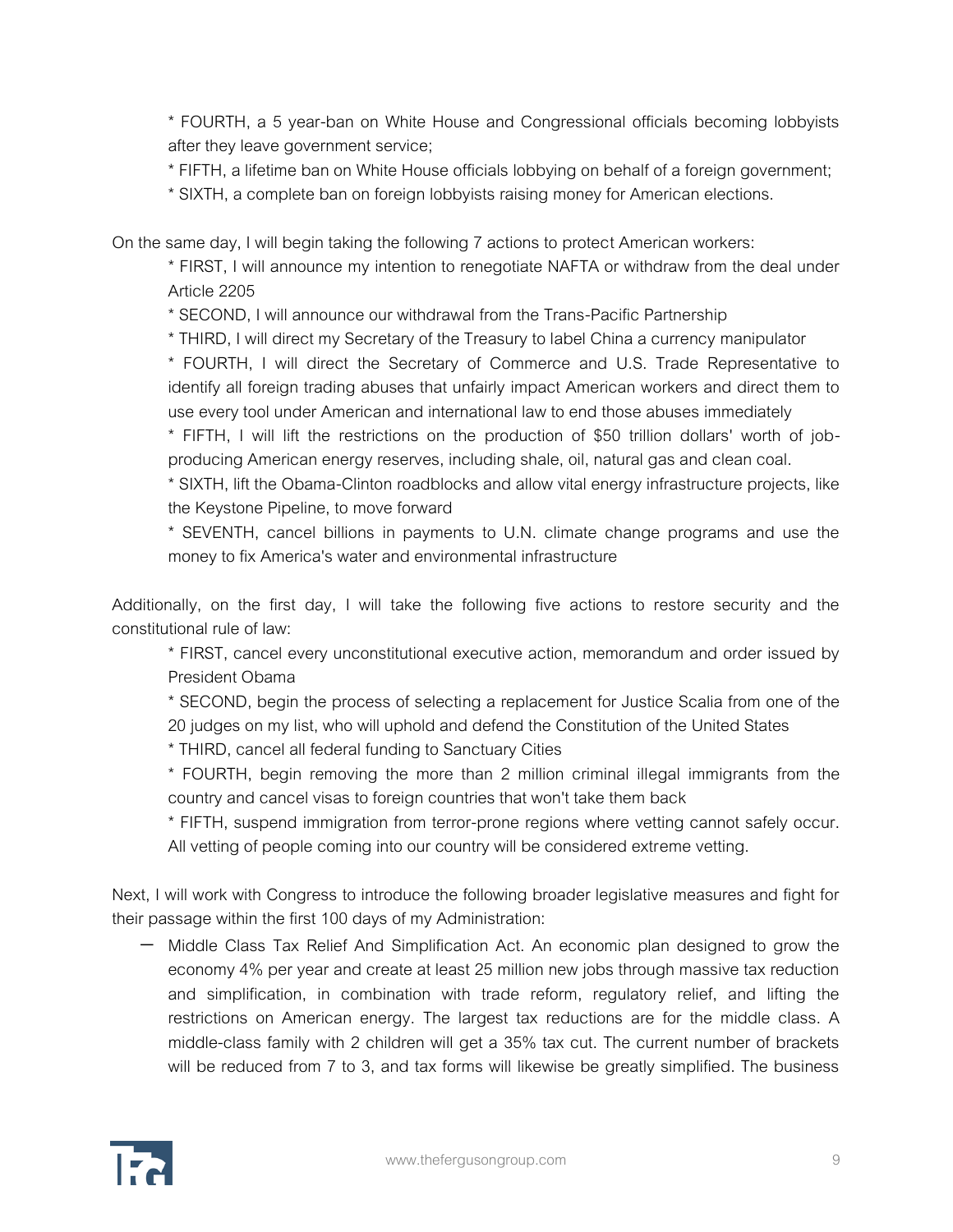rate will be lowered from 35 to 15 percent, and the trillions of dollars of American corporate money overseas can now be brought back at a 10 percent rate.

- End The Offshoring Act. Establishes tariffs to discourage companies from laying off their workers in order to relocate in other countries and ship their products back to the U.S. taxfree.
- American Energy & Infrastructure Act. Leverages public-private partnerships, and private investments through tax incentives, to spur \$1 trillion in infrastructure investment over 10 years. It is revenue neutral.
- $-$  School Choice And Education Opportunity Act. Redirects education dollars to give parents the right to send their kid to the public, private, charter, magnet, religious or home school of their choice. Ends common core, brings education supervision to local communities. It expands vocational and technical education, and make 2 and 4-year college more affordable.
- Repeal and Replace Obamacare Act. Fully repeals Obamacare and replaces it with Health Savings Accounts, the ability to purchase health insurance across state lines, and lets states manage Medicaid funds. Reforms will also include cutting the red tape at the FDA: there are over 4,000 drugs awaiting approval, and we especially want to speed the approval of life-saving medications.
- Affordable Childcare and Eldercare Act. Allows Americans to deduct childcare and elder care from their taxes, incentivizes employers to provide on-side childcare services, and creates tax-free Dependent Care Savings Accounts for both young and elderly dependents, with matching contributions for low-income families.
- End Illegal Immigration Act Fully-funds the construction of a wall on our southern border with the full understanding that the country Mexico will be reimbursing the United States for the full cost of such wall; establishes a 2-year mandatory minimum federal prison sentence for illegally re-entering the U.S. after a previous deportation, and a 5-year mandatory minimum for illegally re-entering for those with felony convictions, multiple misdemeanor convictions or two or more prior deportations; also reforms visa rules to enhance penalties for overstaying and to ensure open jobs are offered to American workers first.
- Restoring Community Safety Act. Reduces surging crime, drugs and violence by creating a Task Force On Violent Crime and increasing funding for programs that train and assist local police; increases resources for federal law enforcement agencies and federal prosecutors to dismantle criminal gangs and put violent offenders behind bars.
- Restoring National Security Act. Rebuilds our military by eliminating the defense sequester and expanding military investment; provides Veterans with the ability to receive public VA treatment or attend the private doctor of their choice; protects our vital infrastructure from cyber-attack; establishes new screening procedures for immigration to ensure those who are admitted to our country support our people and our values
- Clean up Corruption in Washington Act. Enacts new ethics reforms to Drain the Swamp and reduce the corrupting influence of special interests on our politics.

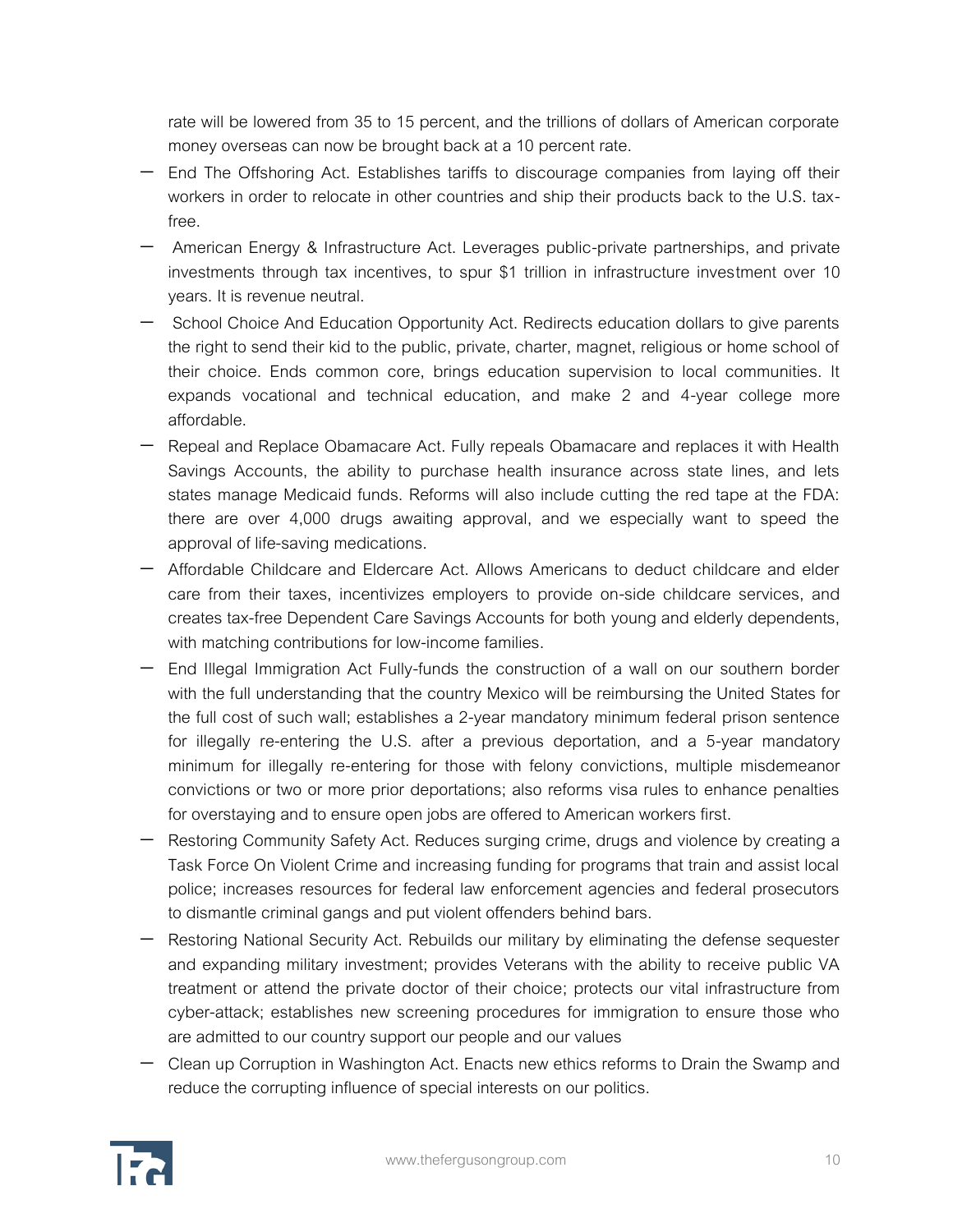On November 8th, Americans will be voting for this 100-day plan to restore prosperity to our economy, security to our communities, and honesty to our government.

This is my pledge to you.

And if we follow these steps, we will once more have a government of, by and for the people.*"*

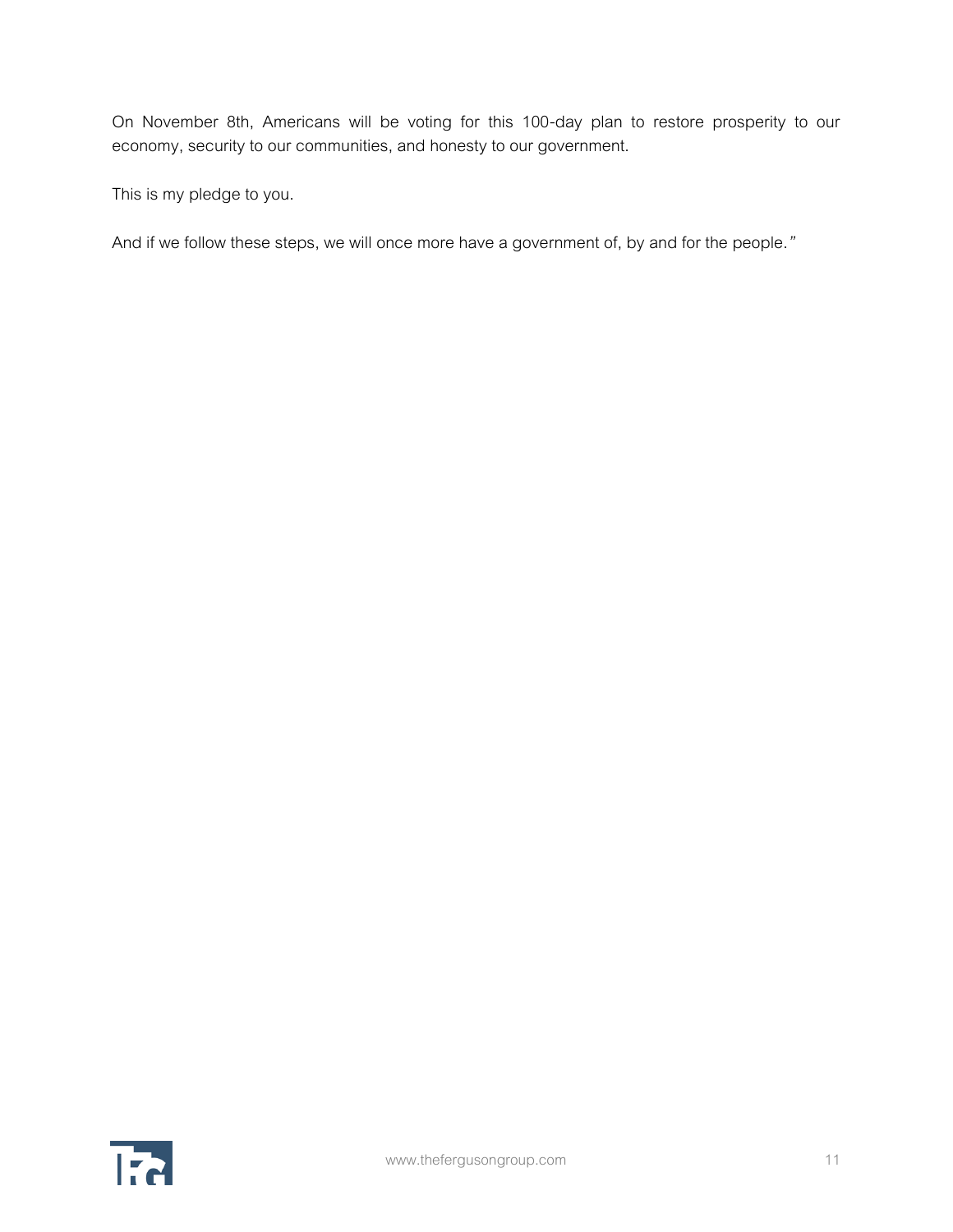# The HouseRepublicans Democrats 192 ⊘239 218 to win majority **BB** Won **BB** Leads **B** Runoff

 *Source: Associated Press.* 

On November 8, Republicans won enough races to retain control of the House of Representatives, but will end up with a slightly diminished majority. In the  $114<sup>th</sup>$  Congress, Republicans held 247 of the 435 total seats, and it appears that the House GOP majority will very likely end up with a net loss of 5-6 seats, reducing their majority to 241-242 seats in the  $115<sup>th</sup>$  Congress. The House Democratic minority will very likely increase from 188 seats to 193-194 seats in the 115<sup>th</sup> Congress, largely missing the 218-seat majority needed to win back the House. The four outstanding House races that have not been officially determined, as of the afternoon of November 9, include those in California's  $7<sup>th</sup>$  and  $49<sup>th</sup>$  Congressional Districts, where incumbent Reps. Ami Bera (D-CA) and Darrell Issa (R-CA) currently hold small leads over their opponents, in addition to two House races in Louisiana's  $3<sup>rd</sup>$  and  $4<sup>th</sup>$  Congressional Districts, where runoff elections will take place on December 10; Republicans are heavily favored to win both of those races.

Of the 388 House incumbents running for re-election in 2016, only 8 were defeated in their reelection (6 Republicans and 2 Democrats). In addition to the 8 new House freshmen who defeated incumbents, there are 47 incoming House freshmen who are filling open seats of retiring House members, or those who died in office, ushering in a total of 55 new Representatives in the House for the  $115<sup>th</sup>$  Congress (12.6% of the House). A full list of the winners of all 435 House races may be found [here;](http://www.nytimes.com/elections/results/house?action=click&pgtype=Homepage&clickSource=story-heading&module=span-abc-region®ion=span-abc-region&WT.nav=span-abc-region) a list of all retiring current House members may be found [here.](http://data.rollcall.com/media/casualtylists/)

Because the Republicans will continue to hold a majority in the House, all of the Chairmanships of all 22 standing Committees will continue to be held by Republicans. As a majoritarian institution, the

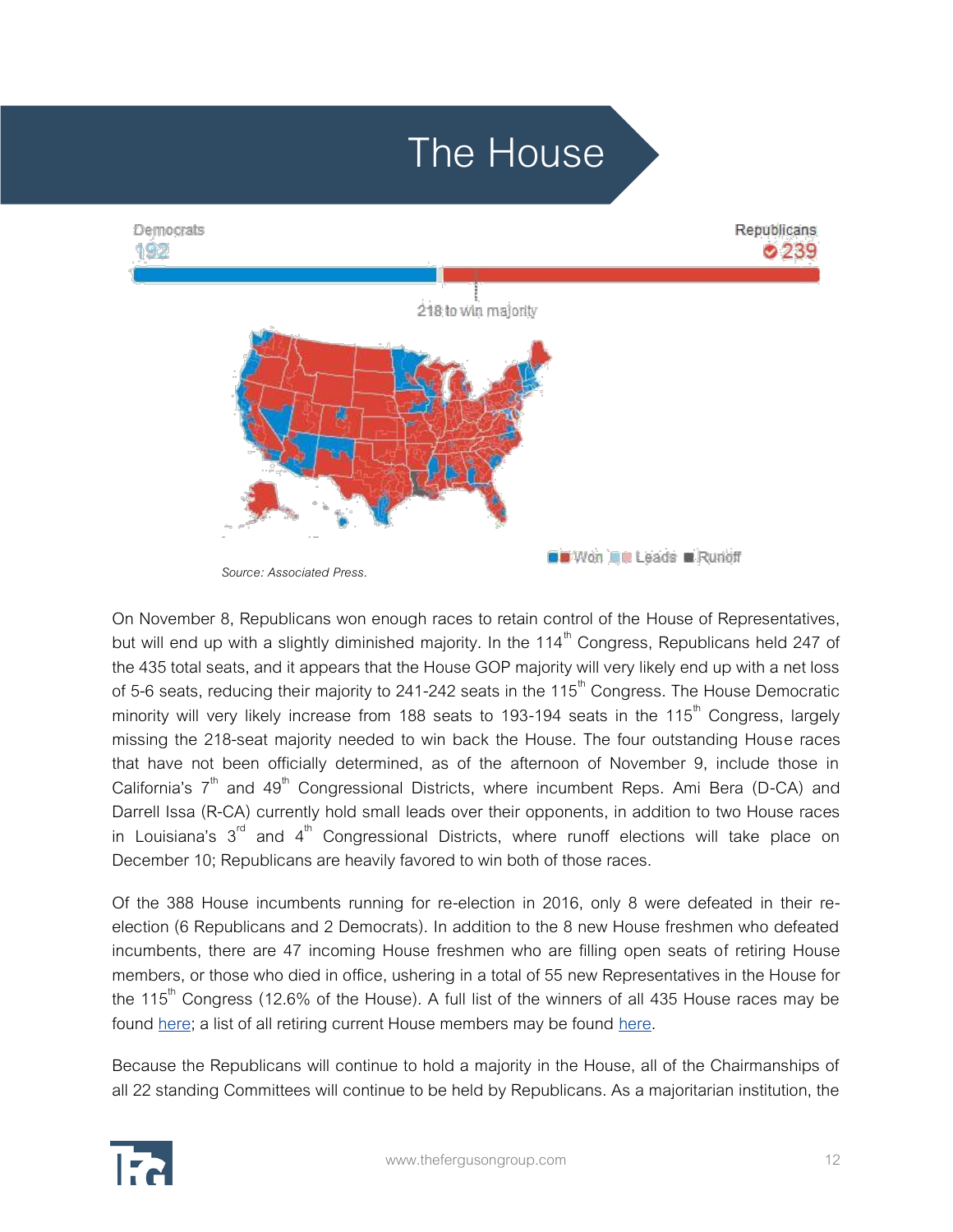policy agenda of the House for the  $115<sup>th</sup>$  Congress will be controlled by the House GOP majority, through its elected leadership, including the Speaker of the House, House Majority Leader, House Majority Whip, House Majority Chief Deputy Whip, House GOP Conference Chairman, and other leaders. The House Democratic Minority will also select its House Minority Leader, House Minority Whip, etc. These party leaders will be selected by the new House GOP and Democratic conferences for the 115<sup>th</sup> Congress, respectively, during the week of November 14. While the new House GOP conference will internally decide their pick for Speaker of the House in November 2016, the formal vote for Speaker of the House will take place on Tuesday, January  $3<sup>rd</sup>$ , 2017, on the first day of the 115<sup>th</sup> Congress, by all 435 members of the House.

### **Republican incumbents who lost re-election:**

- Frank Guinta (R-NH), defeated by Rep.-elect Carol Shea-Porter (D-NH)
- Scott Garrett (R-NJ), defeated by Rep.-elect Josh Gottheimer (D-NJ)
- John Mica (R-FL), defeated by Rep.-elect Stephanie Murphy (D-FL)
- David Jolly (R-FL), defeated by Rep.-elect Charlie Crist (D-FL)
- Bob Dold (R-IL), defeated by Rep.-elect Brad Schneider (D-IL)
- Cresent Hardy (R-NV), defeated by Rep.-elect Ruben Kihuen (D-NV)

### **Democratic incumbents who lost re-election:**

- Brad Ashford (D-NE), defeated by Rep.-elect Don Bacon (R-NE)
- Mike Honda (D-CA), defeated by Rep.-elect Ro Khanna (D-CA)

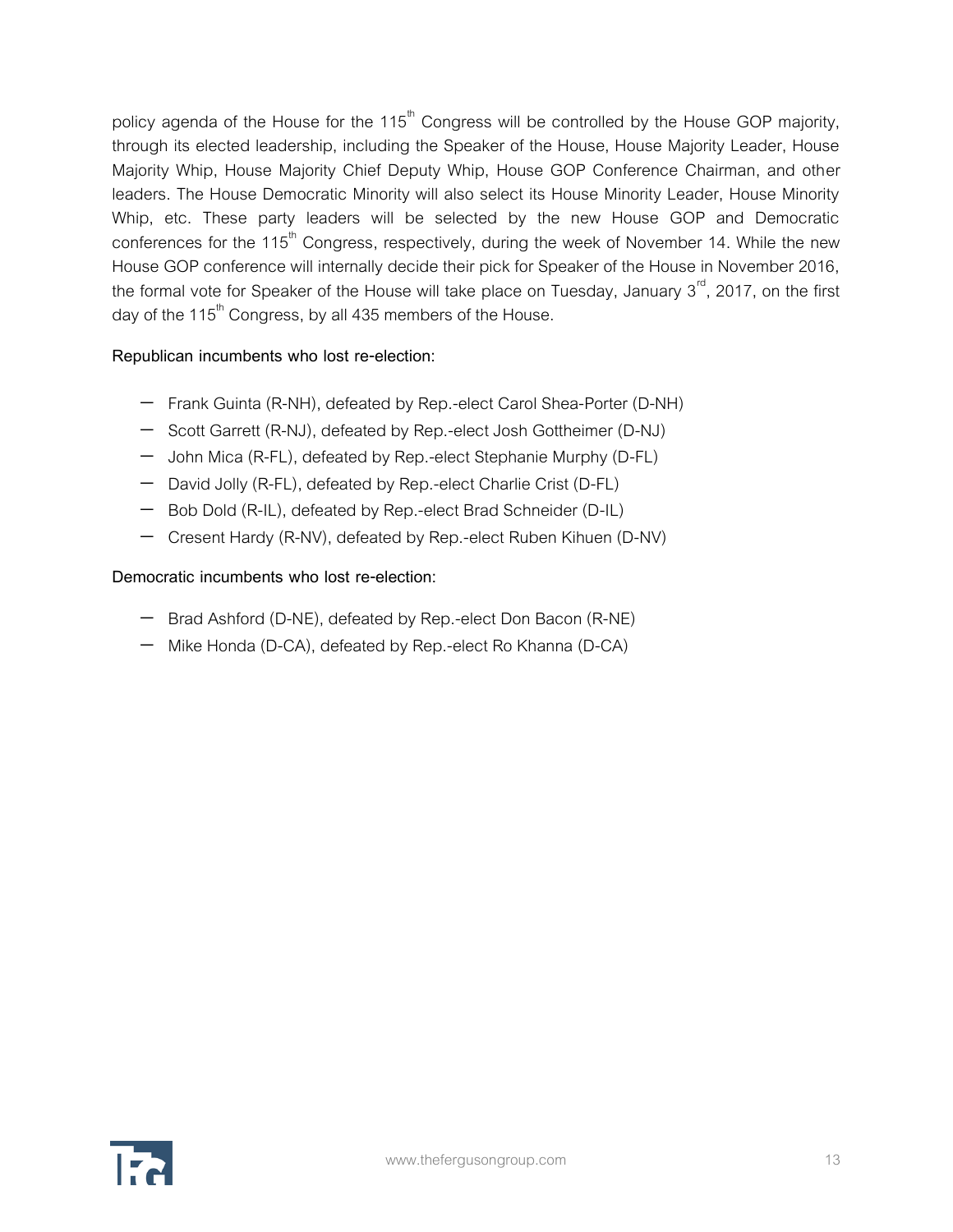

 *Source: Associated Press.* 

On November 8, Republicans won enough races to retain control of the Senate, but lost several seats to Democratic opponents. There were 34 Senate seats up for reelection during the 2016 election cycle. Democrats were defending 10 Senate seats while Republicans were fighting to keep 24. Key wins in Wisconsin, Pennsylvania, Florida and North Carolina helped Republicans defy a forecasted flip to Democratic control and retain their majority.

The Senate currently has 54 Republicans, 44 Democrats and 2 Independents who caucus with Democrats. After November 8, Republicans are set to control at least 51 seats while Democrats will hold at least 48. There is one outstanding race that could change the tally. In Louisiana, the race is headed to a December 10 runoff election between Republican State Treasurer John Kennedy and Democrat Foster Campbell.

The Republican majority still remains below the 60-vote threshold needed to overcome a filibuster attempt, a procedural blockade the minority uses to prevent the majority from moving legislation. Democrats will surely take advantage of this as it will be one of few tools at their disposal to keep Republicans from having absolute power in Washington. However, Senate rules allow bills to pass with a simple majority if they only relate to spending, and there is a possibility that the Republican majority may move to eliminate the filibuster. In 2013, Democrats used a rare parliamentary move to change the filibuster rules so that federal judicial nominees and executive-office appointments could advance to confirmation votes by a simple majority of senators, rather than the 60-vote supermajority that has been the standard for nearly four decades. This action drew scathing

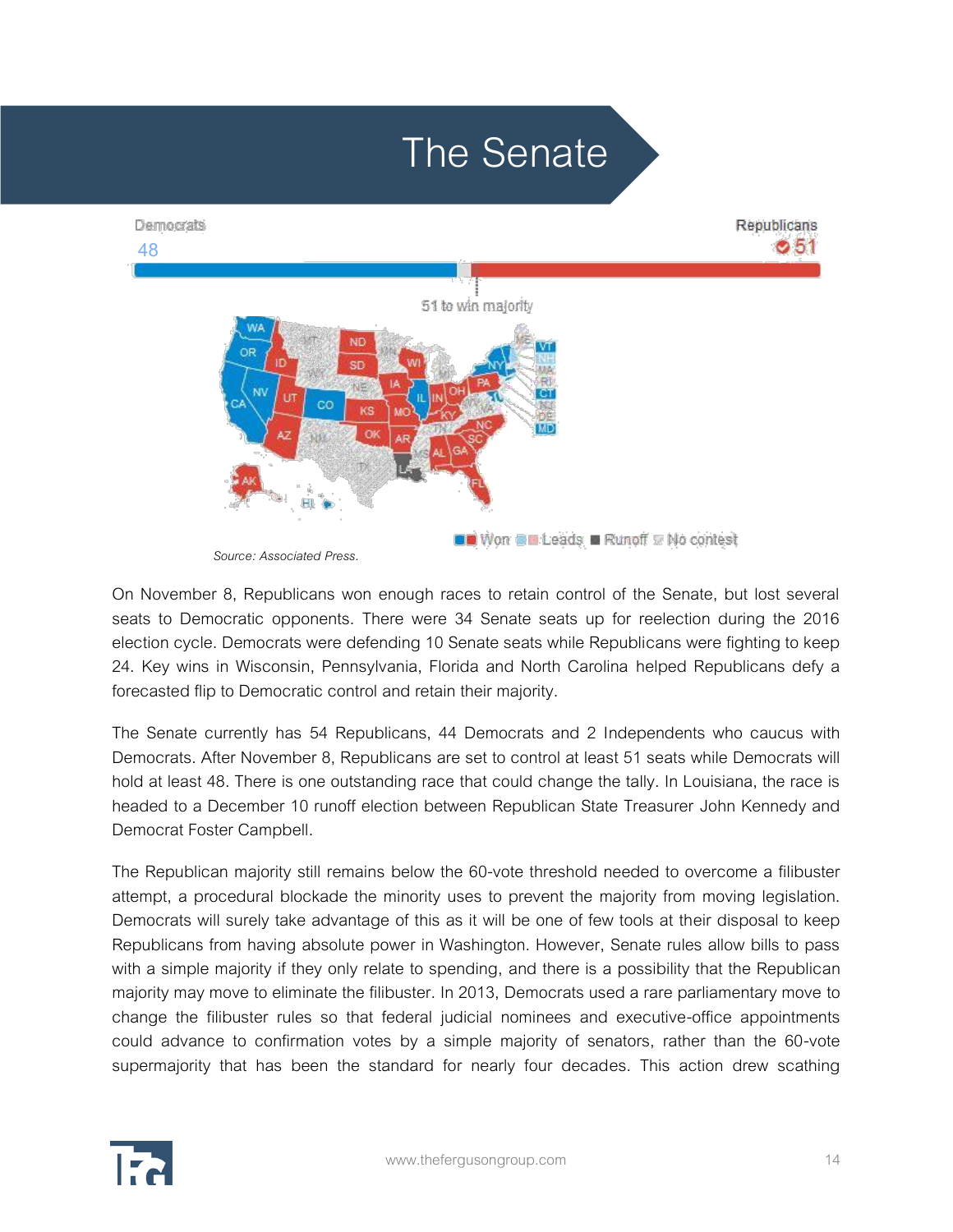reviews from Republicans, but the majority party could reconsider their previous opposition, especially if Democrats become too obstructionist in the next session of Congress.

### **Republican incumbents who won re-election include:**

- $-$  Rand Paul (KY)
- $-$  Tim Scott (SC)
- $-$  Richard Shelby in  $(AL)$
- John Boozman in (AR)
- $-$  James Lankford in (OK)
- Jerry Moran (KS)
- John Hoeven (ND)
- John Thune (SD)
- Mike Crapo (ID)
- $-$  Mike Lee (UT)
- Chuck Grassley (IA)
- Rob Portman (OH)
- $-$  Marco Rubio (FL)
- Lisa Murkowski (AK)
- Ron Johnson (WI)
- $-$  Pat Toomey (PA)
- $-$  John McCain (AZ)
- Johnny Isakson (GA)
- Roy Blunt (MO)
- $-$  Richard Burr (NC)

### **Democratic incumbents who retained their seats include:**

- Chuck Schumer (NY), expected to be the Senate Minority Leader
- Patrick Leahy (VT)
- $-$  Richard Blumenthal (CT)
- Michael Bennet (CO)
- Patty Murray (WA)
- $-$  Ron Wyden (OR)
- $-$  Brian Schatz (HI)

#### **New Senators**

- Kamala Harris (D-CA), replacing Senator Barbara Boxer (D)
- $-$  Tammy Duckworth (D-IL), current House Representative for the  $8<sup>th</sup>$  district, defeated current Senator Mark Kirk (R)
- $-$  Todd Young (R-IL), current House Representative for the  $9<sup>th</sup>$  district, replacing Senator Dan Coats (R)
- $-$  Chris Van Hollen (D-MD), current House Representative for the  $8<sup>th</sup>$  district, replacing Senator Barbara Mikulski (D)
- Catherine Cortez Mastro (D-NV), replacing Senator Harry Reid (D)
- Maggie Hassan (D-NH), defeated current Senator Kelly Ayotte (R)

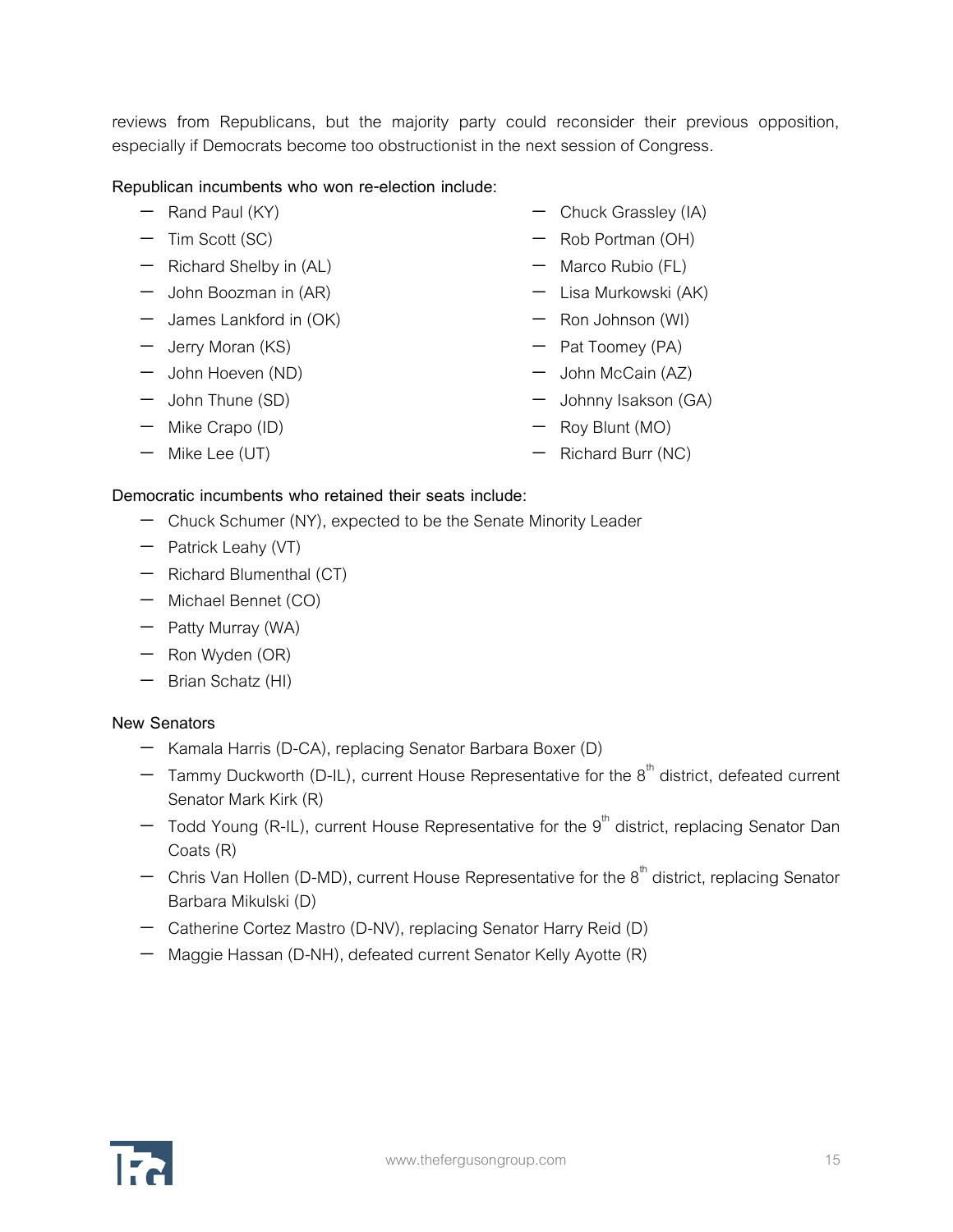### **House of Representatives**:

The House Republican and Democratic party leadership elections for the 115<sup>th</sup> Congress (2017-2018) are scheduled to take place in November 2016. The House Republican Conference is scheduled to hold its closed-door elections for Speaker, Leader, Whip, Conference chair, Vice Chair, Secretary and Policy Committee Chair on Tuesday, November 15. Winners only need to earn a simple majority of the votes cast. Most of the conference's picks are guaranteed to be the leaders for the next Congress, but the Speaker faces the additional hurdle of a floor vote on January 3, 2017 that requires a majority of the entire House, or 218 ayes. The House Democratic Caucus will hold its leadership elections sometime during freshman orientation in November — either the week after the election or the week after Thanksgiving. House Speaker Paul Ryan (R-WI), Majority Leader Kevin McCarthy (R-CA), Majority Whip Steve Scalise (R-LA), and Conference Chair Catherine McMorris Rodgers (R-WA) are expected to keep their positions for the  $115<sup>th</sup>$  Congress. Additionally House Minority Leader Nancy Pelosi (D-CA), Minority Whip Steny Hoyer (D-MD), and House Assistant Democratic Leader Jim Clyburn (D-SC), are all expected to be re-elected to their current positions. Here's a look at the six party leadership positions that are or could be contested:

### *National Republican Congressional Committee Chair*

This will probably be one of the more high-profile leadership races, with Reps. Steve Stivers of Ohio and Roger Williams of Texas competing to head the House Republicans' campaign arm during a midterm cycle in which the GOP will be looking to make up for expected losses from the 2016 election. The winner will succeed Rep. Greg Walden of Oregon, who is seeking the chairmanship of the House Energy and Commerce Committee.

### *Republican Conference Vice Chair*

Kansas Rep. Lynn Jenkins, the current Conference Vice Chairwoman, has not said whether she will run again, but if she decides not to — as some are speculating — it will likely create a contested election. A Jenkins spokesman said she is focused on serving her constituents and retaining a strong House majority, and that "there will be plenty of time after the election for leadership races." Texas Rep. Bill Flores, who is term-limited as the Republican Study Committee chairman, is considering running for Conference Vice Chairman.

### *Republican Conference Secretary*

The Conference Secretary position will be open since North Carolina Rep. Virginia Foxx is expected to seek the gavel of the House Education and the Workforce Committee. Indiana Rep. Jackie Walorski is considering running for the post. Other candidates may emerge to make this a contested race.

#### *Democratic Caucus Chair*

The current Caucus Vice Chairman, Rep. Joseph Crowley of New York, has his eye on replacing Chairman Xavier Becerra of California, who is prohibited from seeking a third term

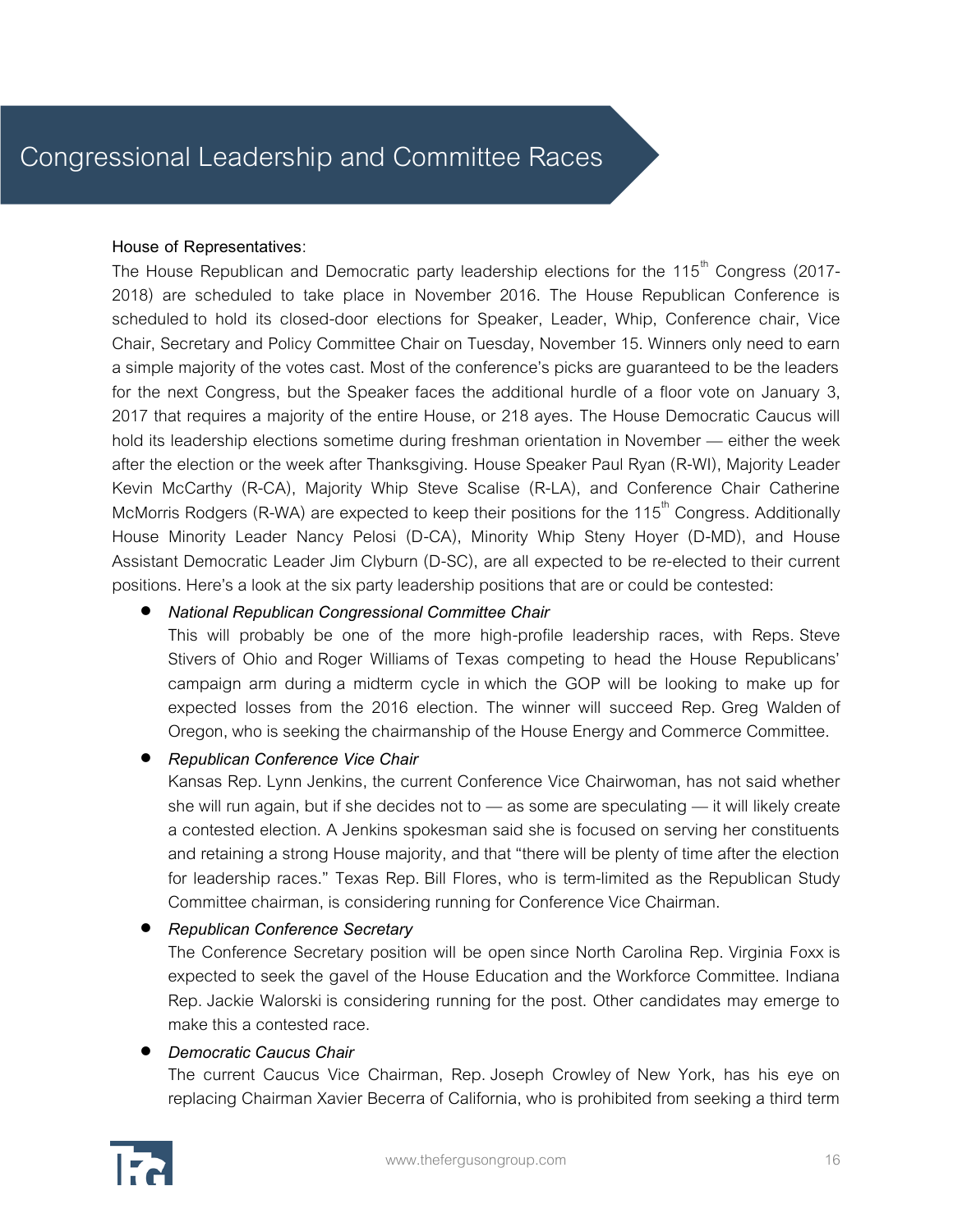under caucus rules. Crowley is not expected to be challenged but has not yet formally announced that he is running.

*Democratic Caucus Vice Chair*

The main contested race in the Democratic leadership will be for caucus vice chair. Reps. Barbara Lee and Linda T. Sánchez, two minority women from California, are vying for the position considered to be fifth in the leadership line.

*Democratic Policy and Communications Committee Chair*

New York Rep. Steve Israel is retiring, creating an opening for chairman of the Democratic policy and communications committee, a position elected by the caucus upon a nomination by the House Democratic leader. Other members are allowed to nominate someone if they submit a notice signed by five other members. Minority Leader Nancy Pelosi (D-CA) created the post for Israel in 2015 after he stepped down as chairman of the Democratic Congressional Campaign Committee.

Most committee chairmen and ranking members are selected by Republican and Democratic steering committees and then approved by the larger party caucuses. The steering committees will meet separately in December 2016 to make committee selections. The structure of the Republican Steering Committee may be tweaked in a Nov. 16 vote on GOP conference rules for the  $115<sup>th</sup>$ Congress. Committee members will be selected after the rules package is adopted, but the panel is likely to be comprised of party and committee leaders, regional and class representatives, and perhaps, a few at-large members. The Democratic Steering and Policy Committee is likely to keep most of its current membership, but there will be at least one opening as defeated Maryland Senate candidate Rep. Donna Edwards leaves Congress. Of the House's 22 standing Committees, there are only 8 Committees with expected leadership changes for the 115<sup>th</sup> Congress.

### *House Energy and Commerce Committee*:

Chairman Fred Upton of Michigan is term-limited and not seeking a waiver to continue heading the panel, even though he will continue to serve in Congress. That has created a contest between Oregon's Greg Walden, Illinois Rep. John Shimkus and Texas Rep. Joe L. Barton, the committee's former chairman.

*House Appropriations Committee*:

Like Upton, Appropriations Chairman Harold Rogers (R-KY) is term-limited, not seeking a waiver and not retiring. The Kentucky Republican has said he would be interested in being chairman of the panel's defense subcommittee next Congress. And there's likely to be an opening, with New Jersey Republican Rodney Frelinghuysen, the current defense subcommittee chairman, seeking the full committee gavel. Frelinghuysen is the most senior Republican appropriator next to Rogers, so he is favored even if another member were to challenge him. But a contest seems unlikely; Alabama Rep. Robert B. Aderholt, the only other member to have discussed running, appears to have backed off.

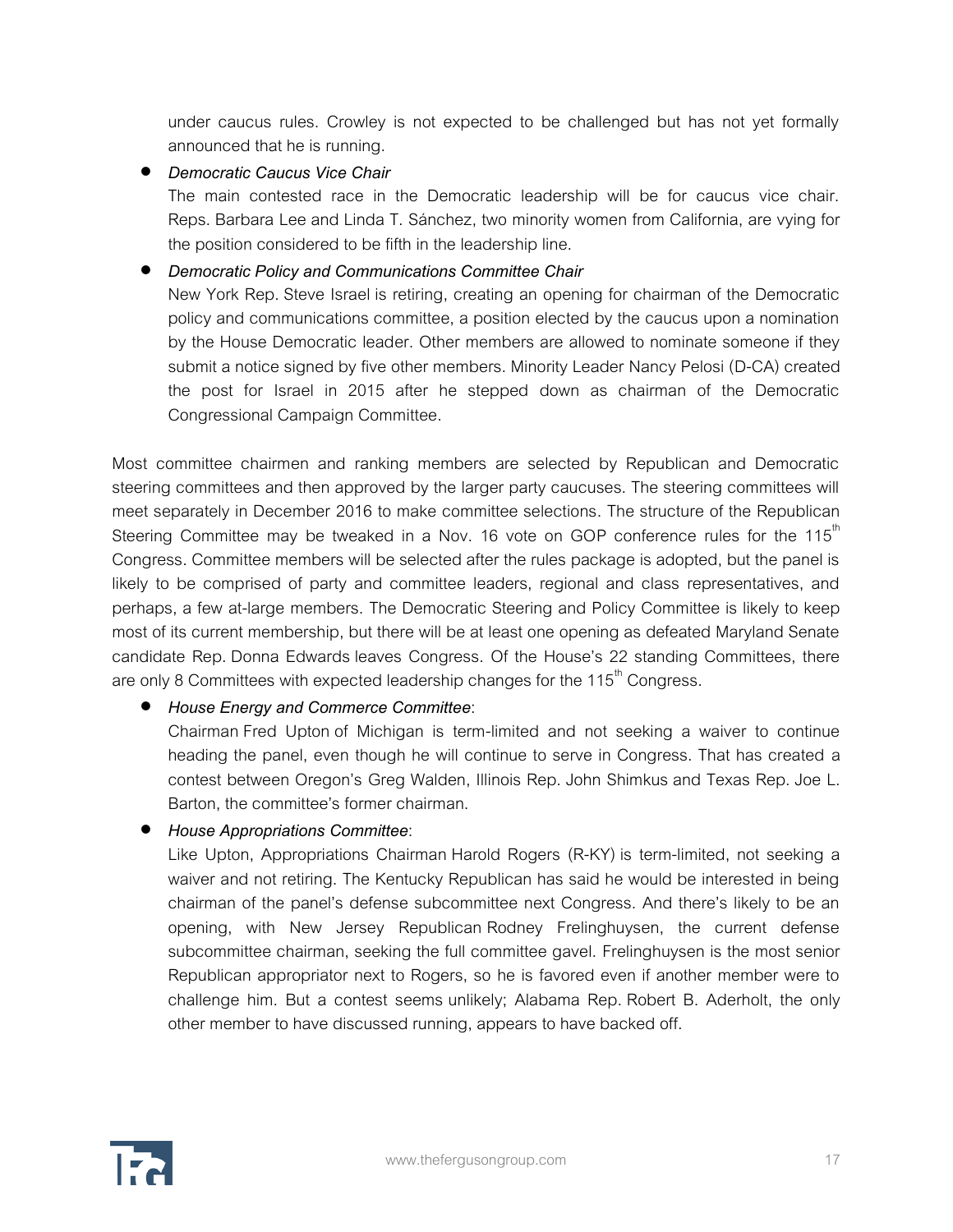### *House Veterans' Affairs Committee*:

Expect contested races for both party leadership positions. Tennessee Rep. Phil Roeis running to succeed retiring Chairman Jeff Miller of Florida, Roe's office confirmed. Committee Vice Chairman Gus Bilirakis of Florida, who is more senior than Roe, is said to be interested as well. Rep. Doug Lamborn, the second-highest ranking Republican on the panel, is also running, his office confirmed. The Democratic Ranking Member slot on the panel is also open since Florida Democratic Rep. Corrine Brown had to step aside after she was indicted. California's Mark Takano has filled the role in an acting capacity and is seeking to make the role permanent. But Takano faces a challenge from Rep. Tim Walz of Minnesota, who has touted being the "highest-ranking enlisted soldier to serve in Congress."

### *House Education and the Workforce Committee*:

Rep. Virginia Foxx of North Carolina is relinquishing her Republican conference secretary post to run for the chairmanship of the Education and the Workforce Committee, where the term-limited Chairman John Kline of Minnesota is retiring. She is not expected to have a challenger.

### *House Ethics Committee*:

The Speaker and Minority Leader nominate who leads the House Ethics Committee, whose members have the unpleasant task of sitting in judgment of their colleagues. Chairman Charlie Dent of Pennsylvania is stepping down due to term limits imposed by the panel's guidelines. California's Linda Sánchez, the Ranking Member, is eligible to stay on for one more term but is unlikely to do so if she wins the Democratic caucus vice chairmanship.

### *House Administration Committee*:

Chairwoman Candice S. Miller opted this year to run for local office in her native Michigan, creating an opening for a position informally considered to be mayor of Capitol Hill. The chair of this low-profile panel, which oversees everything from floor proceedings, security, payroll and office furnishings, is nominated by the speaker and confirmed by the entire conference. Two potential successors have emerged. One is Rep. Gregg Harper of Mississippi, who is considered second-in-command on the panel. His office said the congressman has confidence the speaker will do what is in the best interest of the House. Illinois Rep. Rodney Davis, who is third in line, may be another potential candidate. But all his office would say is that Davis would be interested in continuing to work on the committee in any capacity he is asked to by the speaker.

*House Rules Committee*:

As Speaker, Paul Ryan gets to select the chairman of the Rules Committee and the Republican conference will ratify his choice. It is possible Ryan will reappoint Texas Rep. Pete Sessions, who was selected in 2012 to head the panel by former Speaker John A. Boehner. Sessions has been a loyal Ryan ally, but this would be Ryan's first opportunity to choose a Rules Committee chairman, and he could decide to shake things up.

*House Budget Committee*:

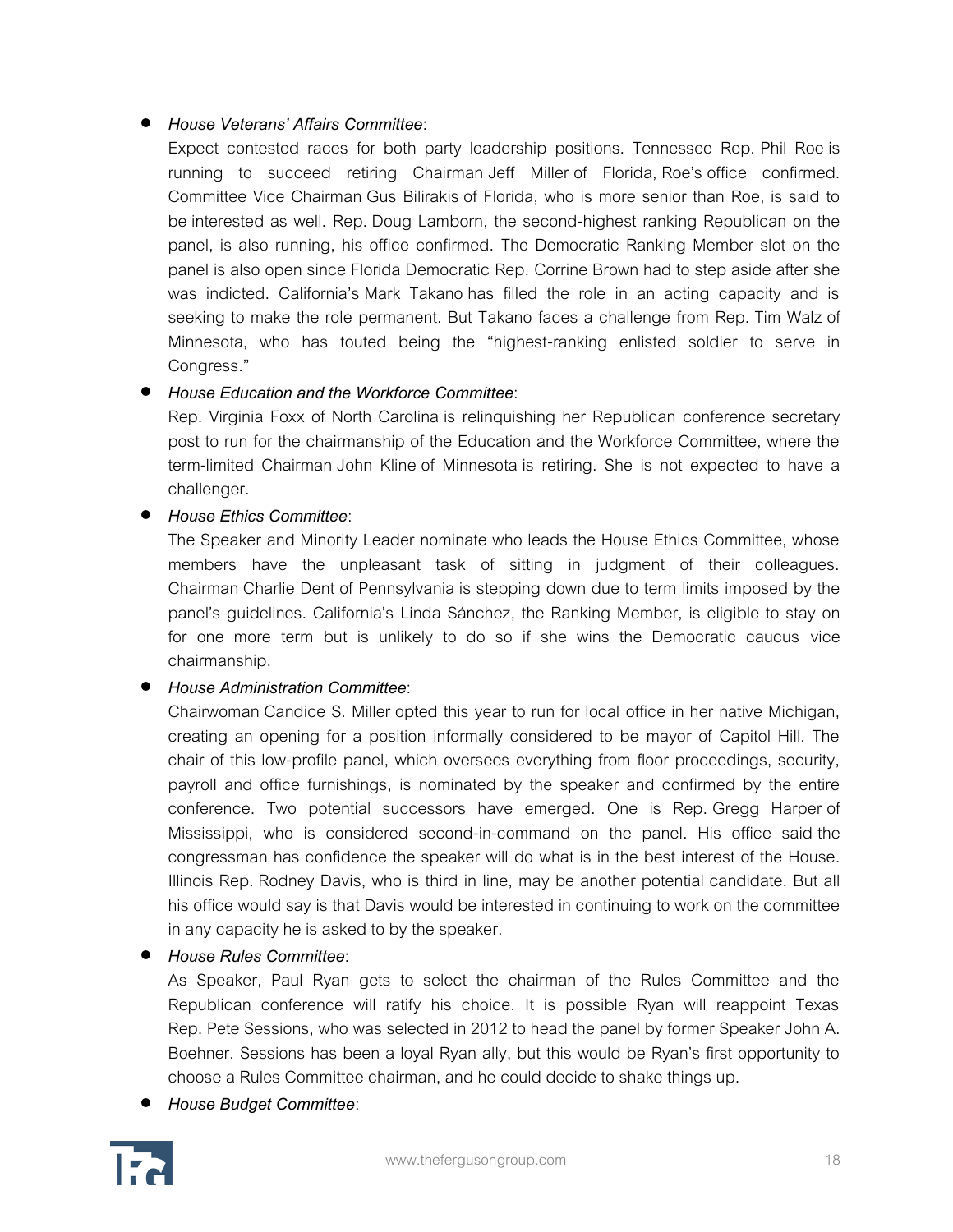Since Rep. Chris Van Hollen is running for Senate in Maryland, Minority Leader Nancy Pelosi will nominate the next ranking member on the Budget Committee, who will then be voted on by the entire caucus. She's stayed mum on who she considers a favorite, but Rep. John Yarmuth of Kentucky has expressed interest to fellow members. The position is considered to be a leadership post, albeit one that is the lowest rung on the ladder.

### **Senate**:

The Senate Republican and Democratic party leadership elections for the 115<sup>th</sup> Congress (2017-2018) are scheduled to take place in November 2016. The Senate Republican Conference will select their Majority Leader, Majority Whip, GOP Conference Chairman, GOP Policy Committee Chairman, and GOP Conference Vice Chairman which will continue to likely be Sens. Mitch McConnell (R-KY), John Cornyn (R-TX), John Thune (R-SD), John Barrasso (R-WY), and Roy Blunt (R-MO), respectively. The Senate Democratic Conference will very likely select Sen. Chuck Schumer (D-NY) as their new Minority Leader, along with re-electing Sens. Dick Durbin (D-IL) and Patty Murray (D-WA) as Democratic Whip and Democratic Conference Secretary, respectively. The Senate steering committees will likely meet separately in December 2016 to make committee selections.

Here are the Senate Committee leadership changes that will likely occur in the 115<sup>th</sup> Congress:

### *Senate Appropriations Committee*:

Chairman Thad Cochran (R-MS) is expected to stay on as Chairman, while Sen. Patty Murray (D-WA) is likely to become the new Ranking Member, replacing retiring Senator Barbara Mikulski (D-MD).

### *Senate Banking, Housing, and Urban Affairs Committee*:

Chairman Richard Shelby (R-AL) is term-limited, so Sen. Mike Crapo (R-ID) is likely to become the new Chairman. Sen. Sherrod Brown (D-OH) is very likely to remain the Ranking Member of the Committee.

### *Senate Budget Committee*:

Chairman Mike Enzi (R-WY) is likely to continue as Chairman, while the new Ranking Member may be Sen. Sheldon Whitehouse (D-RI) or Sen. Mark Warner (D-VA), replacing Sen. Bernie Sanders (I-VT), who may go on to serve as the new Ranking Member of the Senate HELP Committee.

### *Senate Environment and Public Works Committee*:

Current Chairman Jim Inhofe (R-OK) is term-limited, so it appears that Sen. John Barrasso  $(R-WY)$  will become the new Chairman in the 115<sup>th</sup> Congress, with Sen. Tom Carper (D-DE) becoming the new Ranking Member, replacing retiring Sen. Barbara Boxer (D-CA).

### *Senate Health, Education, Labor, and Pensions Committee***:**

Chairman Lamar Alexander (R-TN) is expected to continue on as Chairman of the Senate HELP Committee, while current Ranking Member Patty Murray (D-WA) may move on to become Ranking Member of the Senate Appropriations Committee, since current Ranking